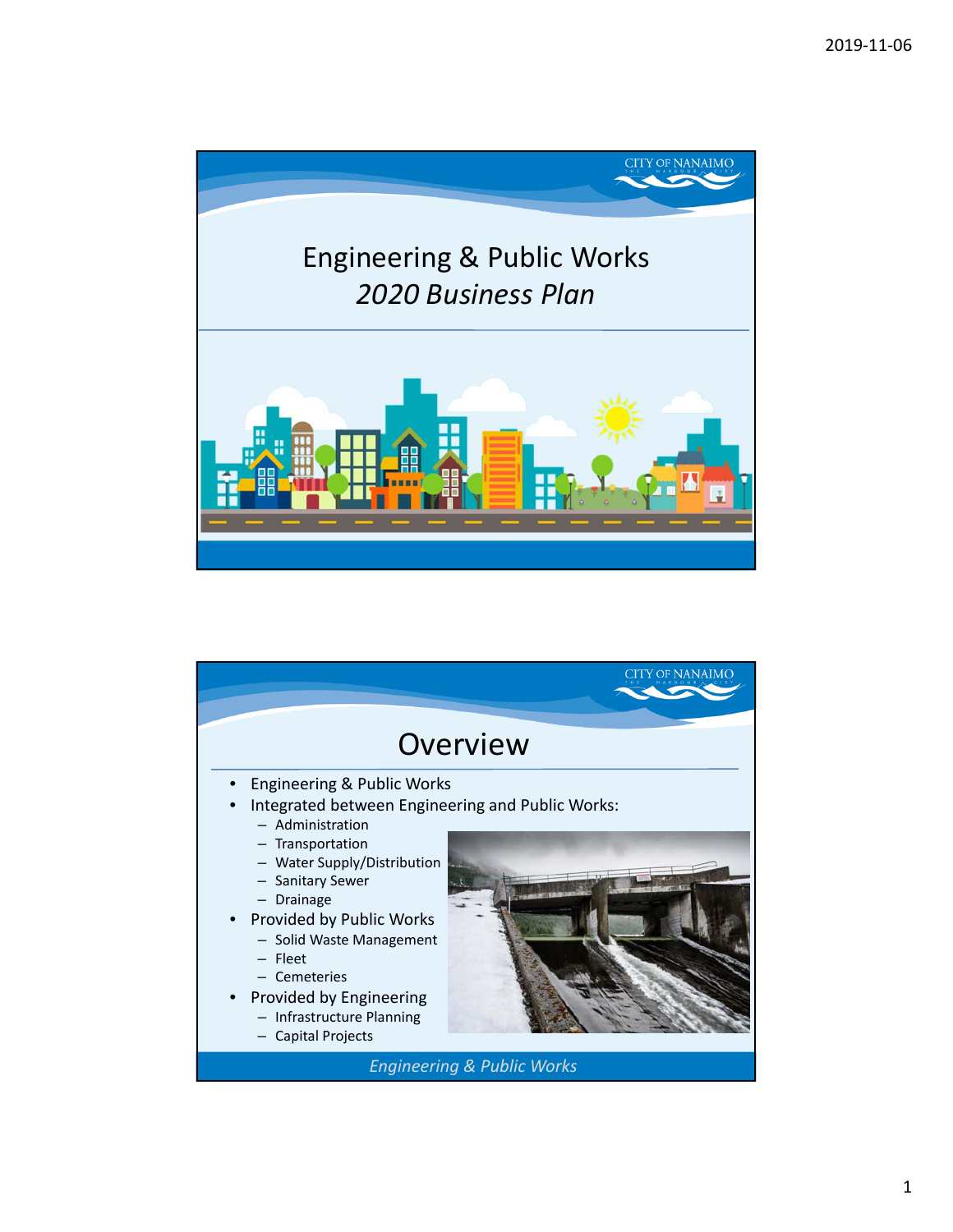

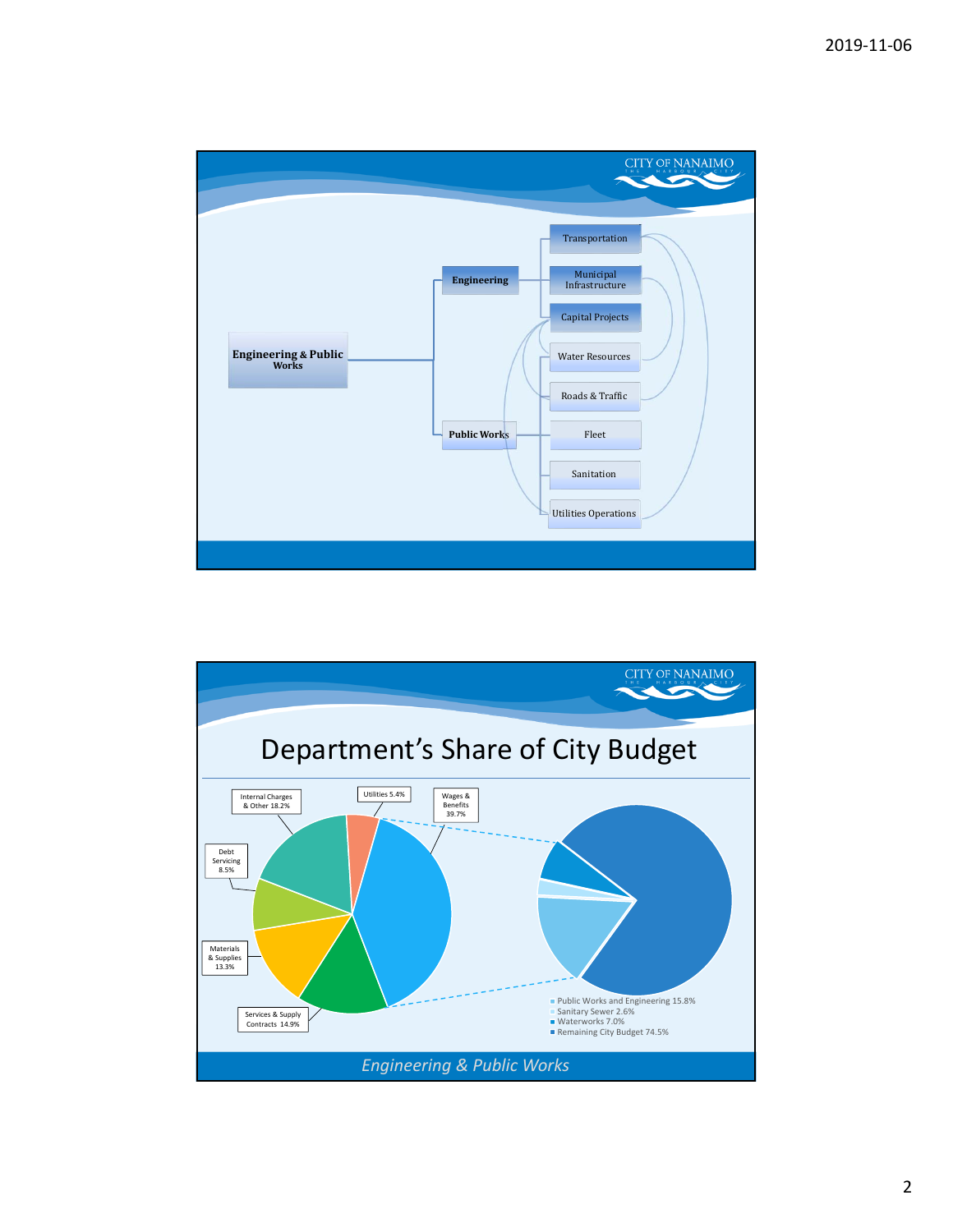

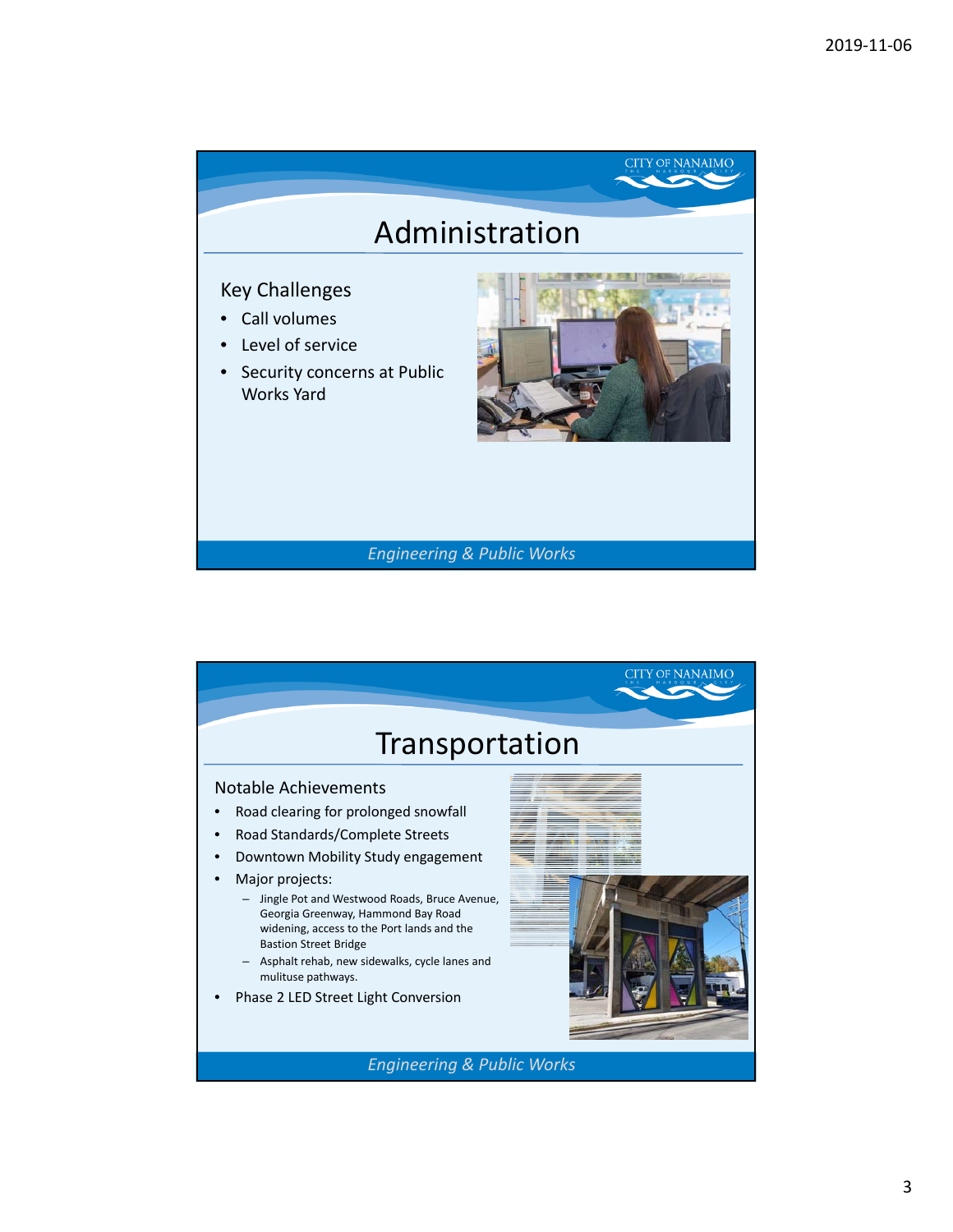

- Increasing transit ridership
- 
- Road rehabilitation asset management
- Signal operations and maintenance
- Traffic medians and boulevard maintenance
- Keeping roads and sidewalks clean
- Rail crossings and cost
- Growth in infrastructure and workload



**CITY OF NANAIMO** 

*Engineering & Public Works*

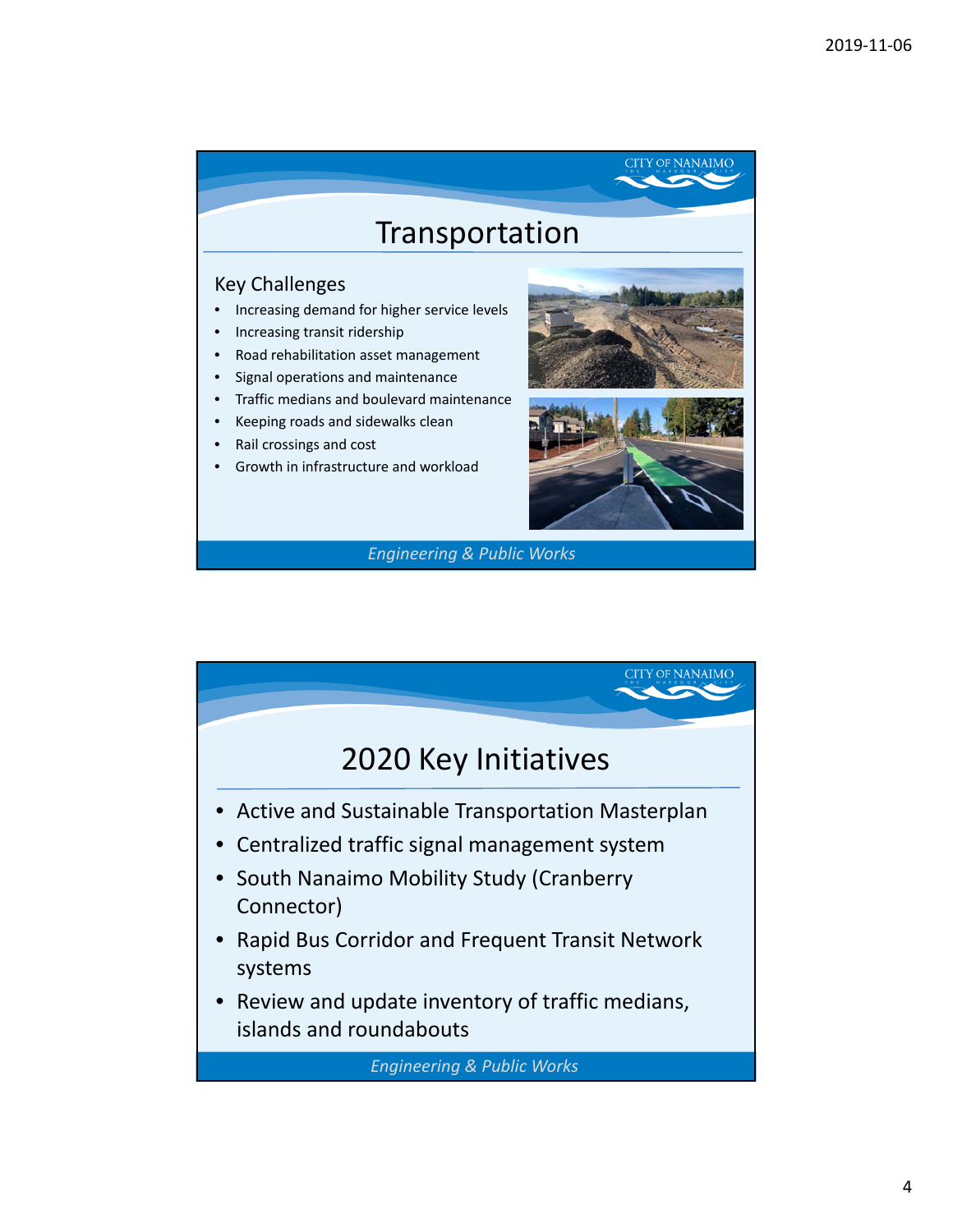

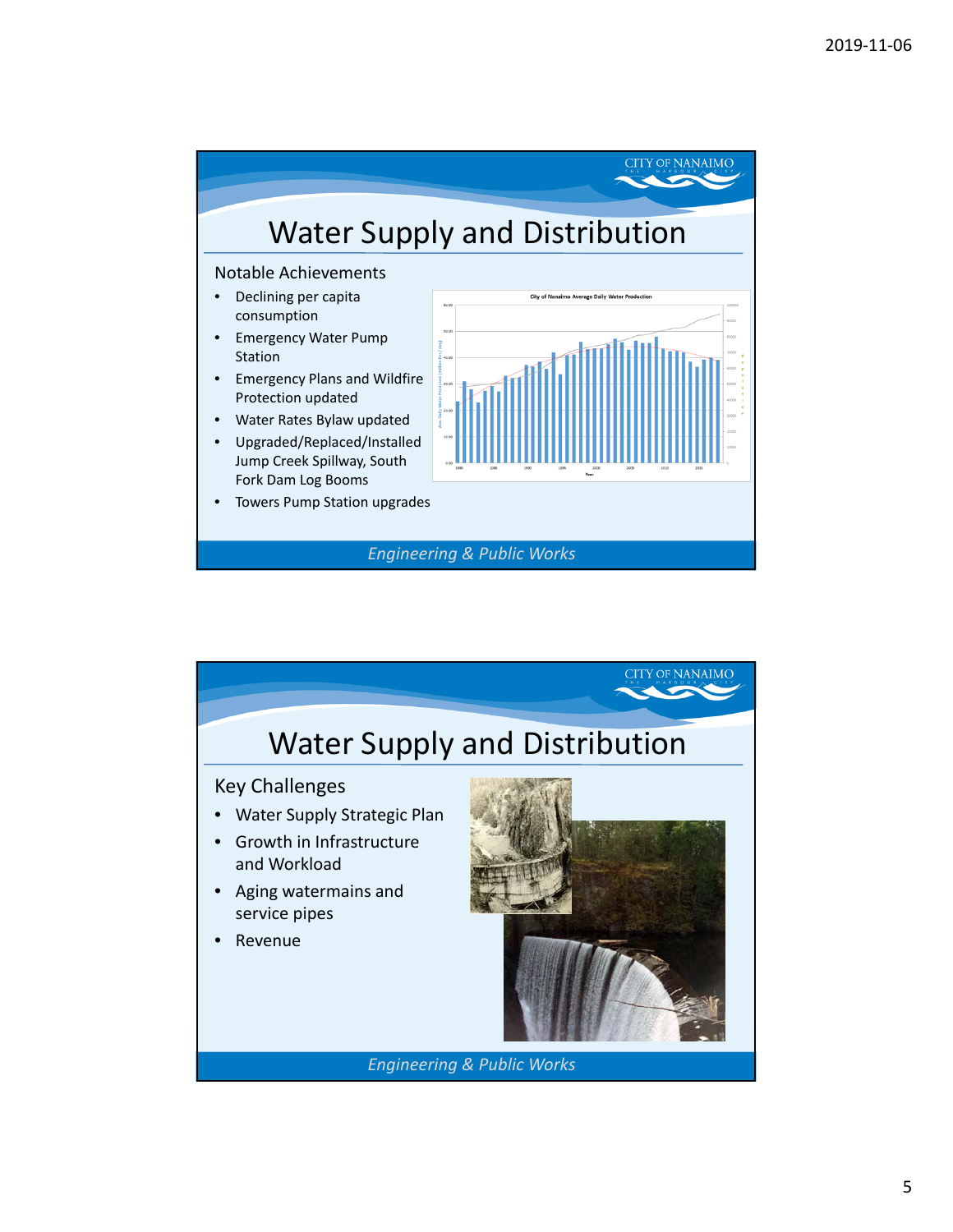

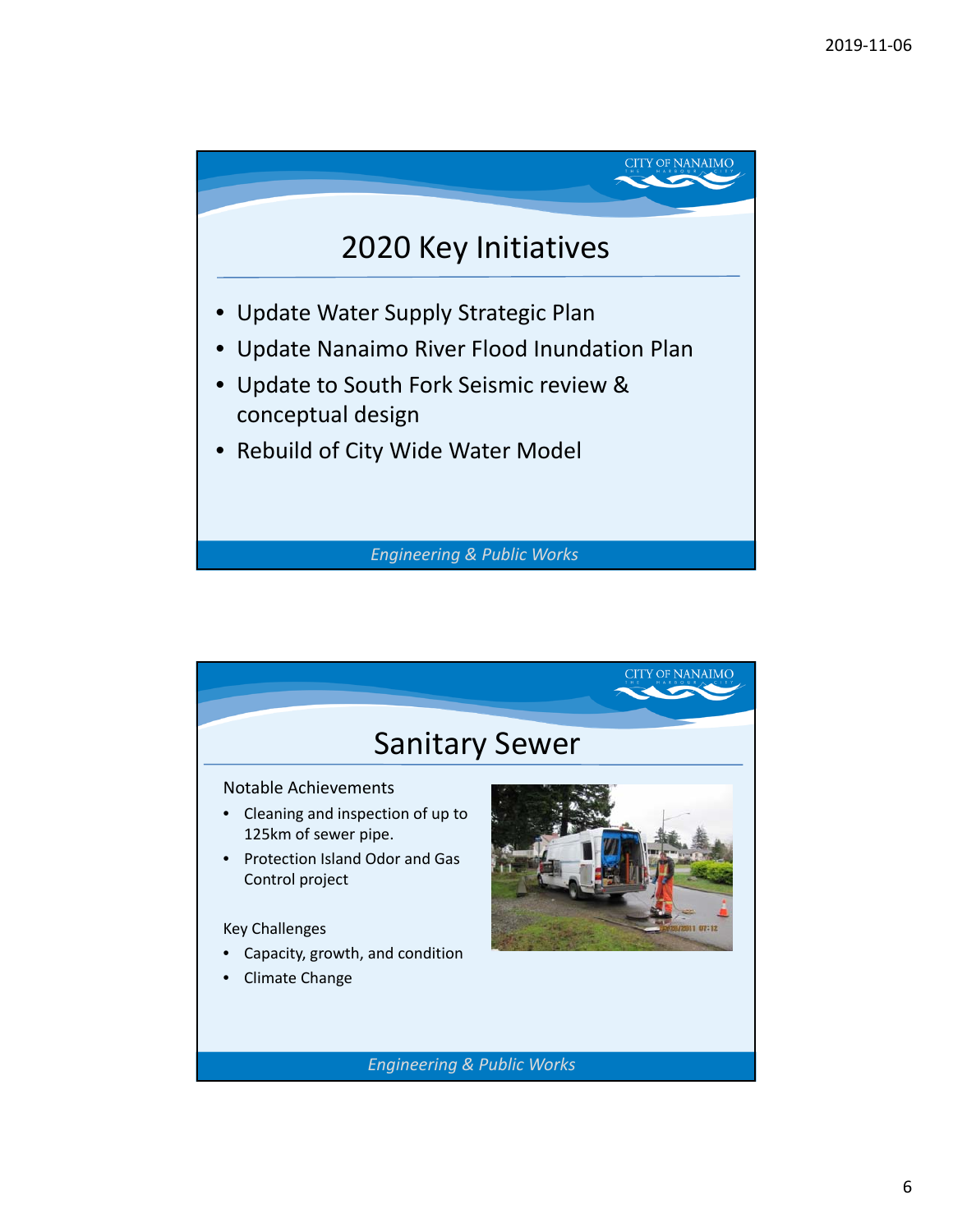

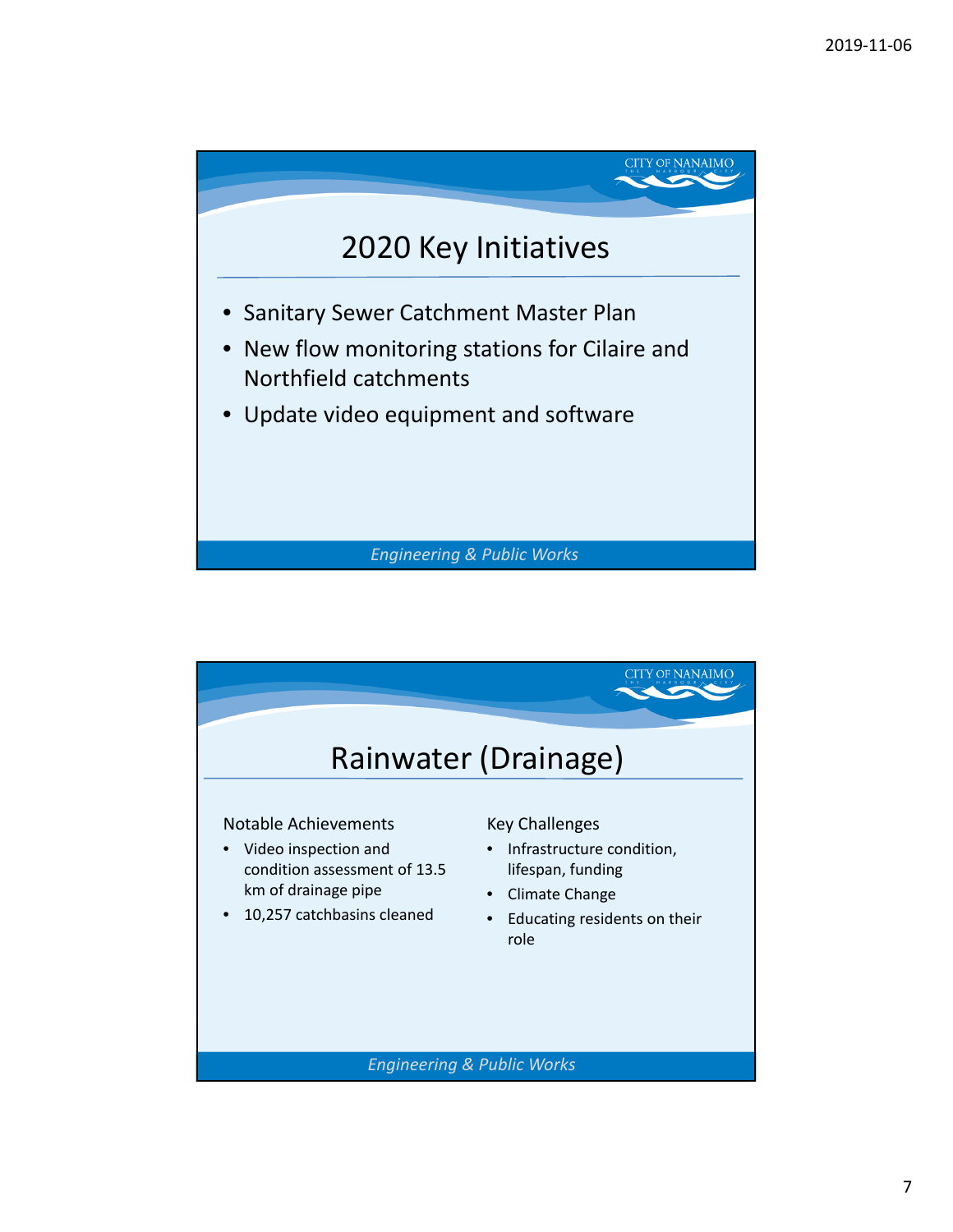



8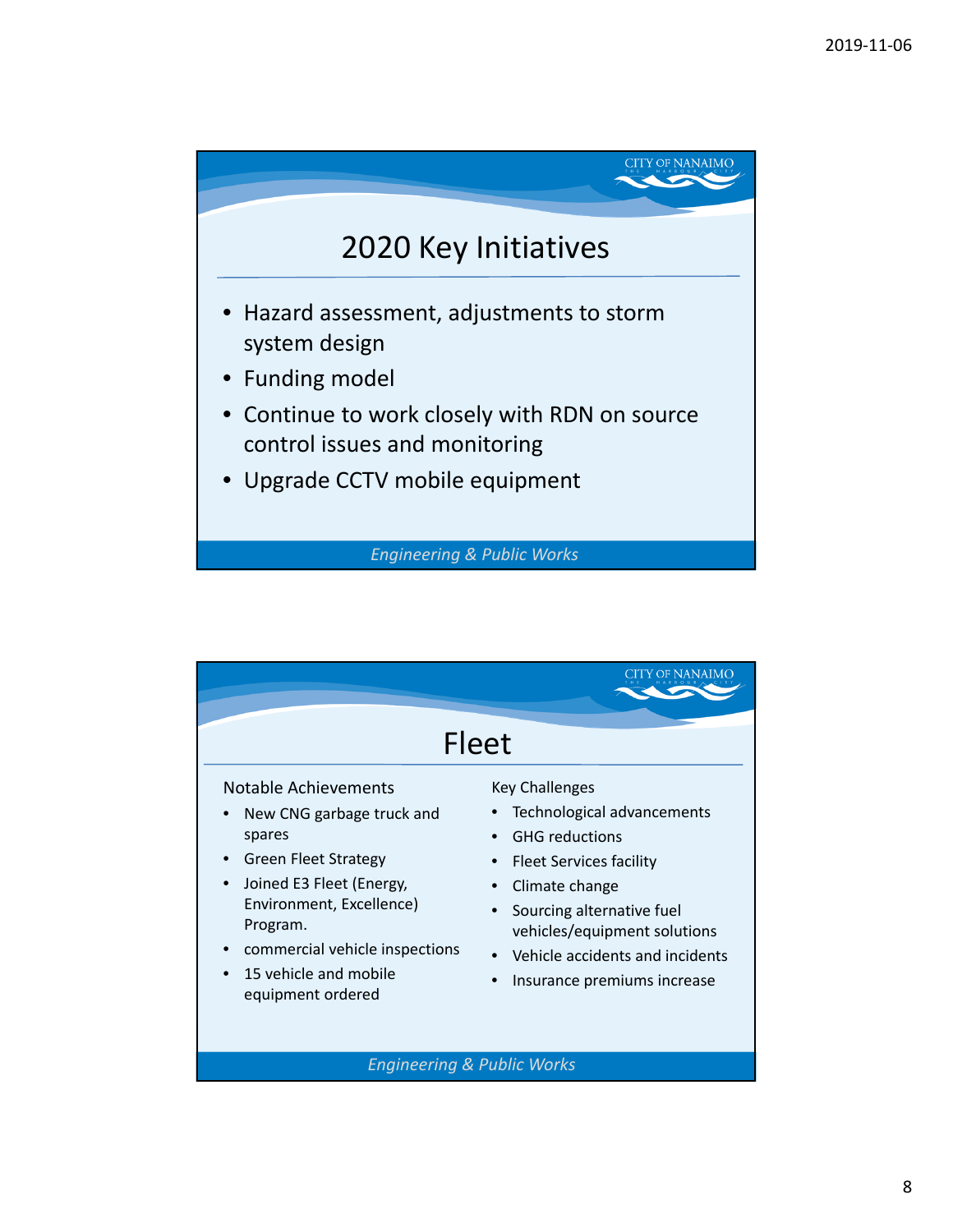

*Engineering & Public Works*

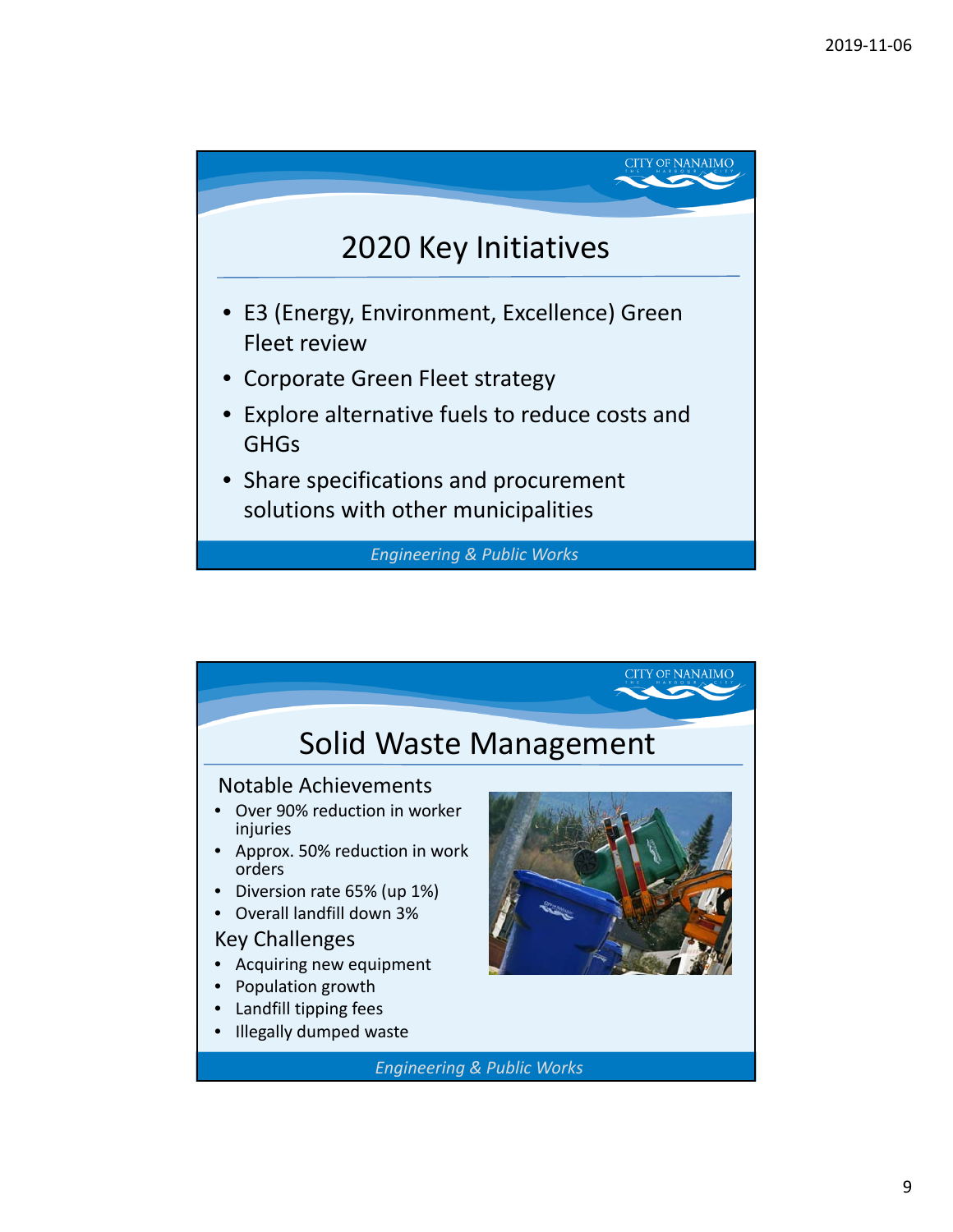

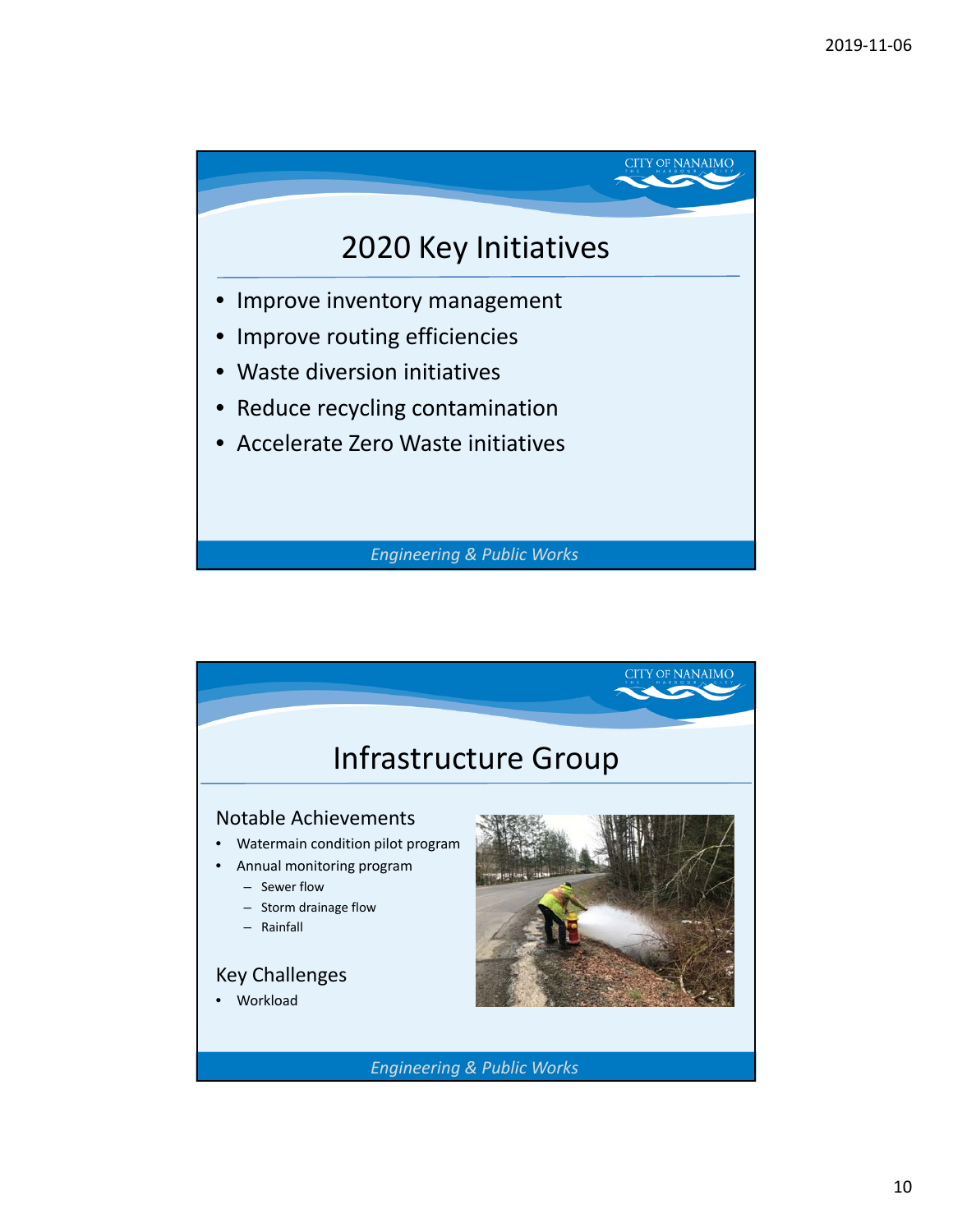

## Notable Achievements

- 54 projects with a value of \$50.6 million
- Capital Project Framework and Capital Projects Policy

## Key Challenges

- Workload/staff resources
- Public consultation and communication
- Equipment limitations



**CITY OF NANAIMO** 

*Engineering & Public Works*

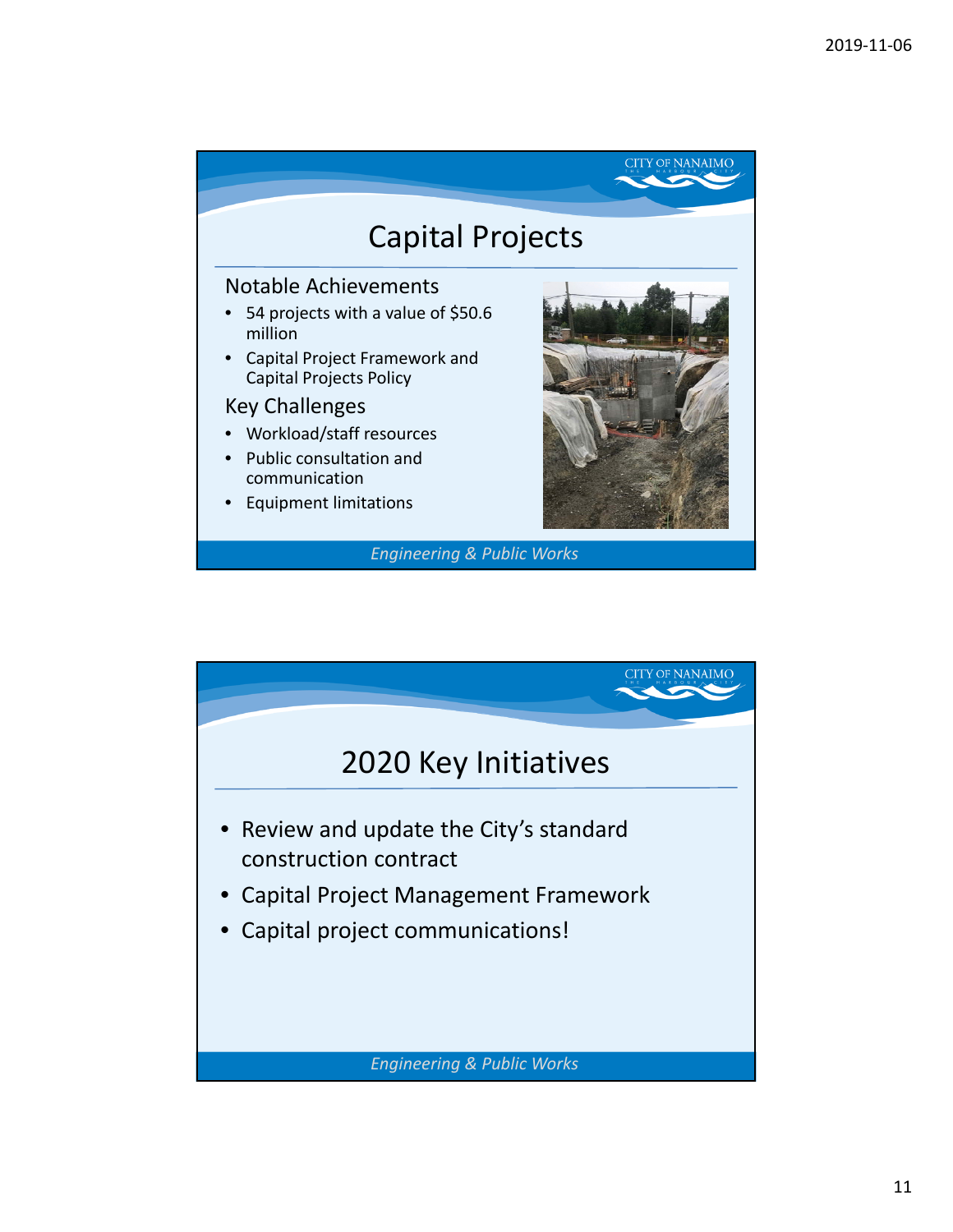

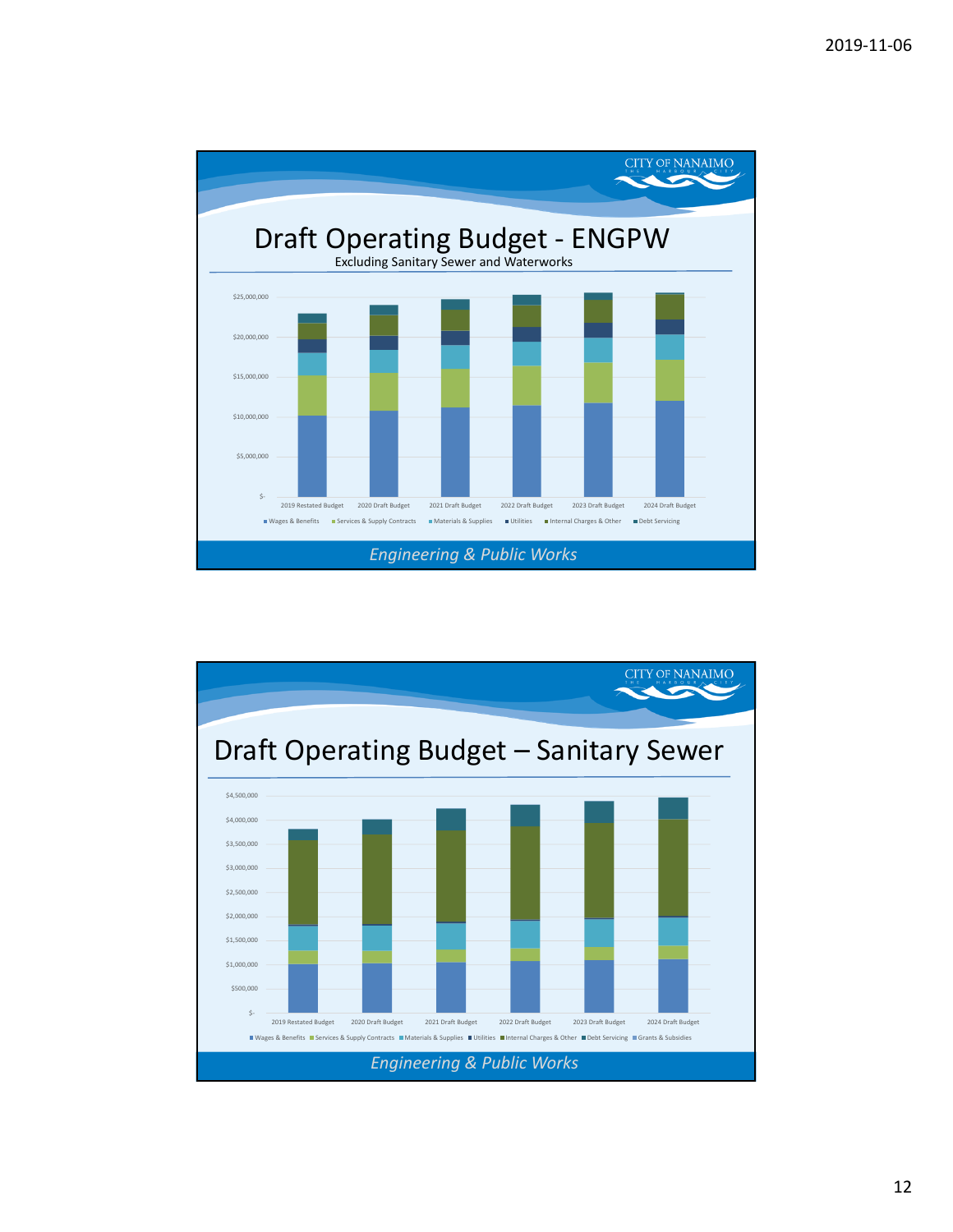